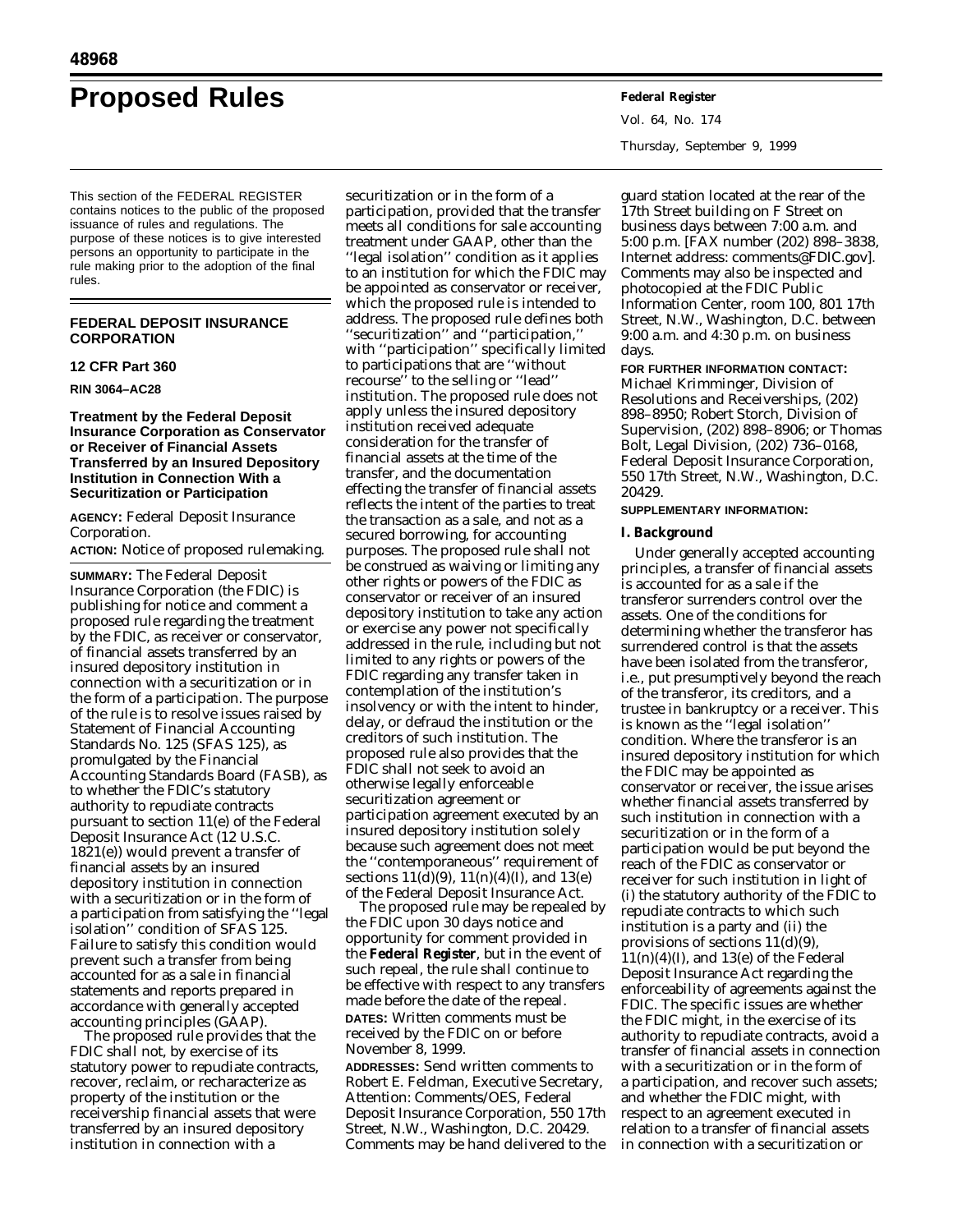with respect to a participation, assert the requirement of sections 11(d)(9),  $11(n)(4)(I)$ , and  $13(e)$  of the Federal Deposit Insurance Act that to be enforceable against the FDIC, any agreement that tends to diminish or defeat the FDIC's interest in an asset must be executed contemporaneously with the acquisition of the asset by the institution (the ''contemporaneous'' requirement).

Pursuant to 12 U.S.C. 1821(e)(1), the FDIC, when acting as conservator or receiver of any insured depository institution, has the power to disaffirm or repudiate any contract or lease (i) to which the institution is a party; (ii) the performance of which the conservator or receiver, in the conservator's or receiver's discretion, determines to be burdensome; and (iii) the disaffirmance or repudiation of which the conservator or receiver determines, in the conservator's or receiver's discretion, will promote the orderly administration of the institution's affairs. Repudiation of a contract relieves the FDIC from performing any unperformed obligations remaining under the contract. Repudiation also entitles the other party to the contract to a claim for damages, which are limited by statute to actual direct compensatory damages determined as of the date of the appointment of the receiver or conservator. *See* 12 U.S.C. 1821(e)(3).

Pursuant to sections 11(d)(9),  $11(n)(4)(I)$ , and  $13(e)$  of the Federal Deposit Insurance Act, no agreement that tends to diminish or defeat the FDIC's interest in an asset acquired from an insured depository institution is enforceable against the FDIC unless such agreement meets certain requirements. One of those requirements is that the agreement be executed by the depository institution and any person claiming an adverse interest thereunder contemporaneously with the acquisition of the asset by the institution.

In order for a transfer of financial assets by an insured depository institution in connection with a securitization or in the form of a participation to be accounted for as a sale, the proposed rule provides that the FDIC shall not, by exercise of its authority to disaffirm or repudiate contracts under 12 U.S.C. 1821(e), reclaim, recover, or recharacterize as property of the institution or the receivership any financial assets transferred by an insured depository institution in connection with a securitization or in the form of a participation. Although the repudiation of a securitization or participation will not affect transferred financial assets,

repudiation will excuse the FDIC from performing any continuing obligations imposed by the securitization or participation. If the FDIC, in order to terminate such continuing obligations or duties, seeks to disaffirm or repudiate an agreement or contract under which an insured depository institution has transferred financial assets in connection with a securitization or in the form of a participation, the FDIC will not seek to reclaim, recover, or recharacterize as property of the institution or the receivership such financial assets.

The proposed rule applies only to those securitizations or participations in which the transfer of financial assets meets all conditions for sale accounting treatment under generally accepted accounting principles, other than the ''legal isolation'' condition as it applies to institutions for which the FDIC may be appointed as conservator or receiver, which the proposed rule is intended to address.

As part of the definition of ''participation,'' the proposed rule provides that a participation must be 'without recourse,'' that is, the participation must not be subject to any agreement that requires the lead to repurchase the participant's interest or to otherwise compensate the participant upon the borrower's default on the underlying obligation. The term ''without recourse'' does not, however, preclude the lead institution from retaining a subordinated interest in the participated obligation, against which losses are initially allocated.

The proposed rule does not apply unless the insured depository institution received adequate consideration for the transfer of financial assets at the time of the transfer, and the documentation effecting the transfer of financial assets reflects the intent of the parties to treat the transaction as a sale, and not as a secured borrowing, for accounting purposes.

The proposed rule shall not be construed as waiving, limiting or otherwise affecting the rights or powers of the FDIC to take any action or to exercise any power not specifically limited by this section, including, but not limited to any rights, powers or remedies of the FDIC regarding transfers taken in contemplation of the institution's insolvency or with the intent to hinder, delay, or defraud the institution or the creditors of such institution, or that is a fraudulent transfer under applicable law.

The proposed rule further provides that the FDIC shall not seek to avoid an otherwise legally enforceable

securitization agreement or participation agreement executed by an insured depository institution solely because such agreement does not meet the ''contemporaneous'' requirement of sections  $11(\dot{d})(9)$ ,  $11(n)(4)(I)$ , and  $13(e)$ of the Federal Deposit Insurance Act.

The proposed rule is intended to apply to securitizations and participations that are engaged in by insured depository institutions while the rule is in effect, even if the rule is later repealed. Consequently, paragraph (g) provides that the rule will be effective unless repealed by the FDIC upon 30 days notice and opportunity for comment provided in the **Federal Register**, but in the event of such repeal, the rule shall continue to be effective with respect to any transfers made before the date of the repeal.

# **II. Paperwork Reduction Act**

No collection of information pursuant to section 3504(h) of the Paperwork Reduction Act (44 U.S.C. 3501 *et seq.*) is contained in the proposed rule. Consequently, no information was submitted to the Office of Management and Budget for review.

#### **III. Regulatory Flexibility Act**

The proposed rule is consistent with the FDIC's current practice and does not represent a change in the law with respect to securitizations and participations. Pursuant to section 605(b) of the Regulatory Flexibility Act (5 U.S.C. 601 *et seq.*), it is certified that the proposed rule will not have a significant economic impact on a substantial number of small business entities.

# **IV. The Treasury and General Government Appropriations Act, 1999—Assessment of Federal Regulations and Policies on Families**

The FDIC has determined that this proposed rule will not affect family well-being within the meaning of section 654 of the Treasury and General Government Appropriations Act, 1999, Pub. L. 105–277, 112 Stat. 2681 (1998).

## **List of Subjects in 12 CFR Part 360**

Banks, banking, Savings associations. For the reasons set out in the preamble, the FDIC Board of Directors proposes to amend 12 CFR part 360 as follows:

# **PART 360—RESOLUTION AND RECEIVERSHIP RULES**

1. The authority citation for part 360 is revised to read as follows:

**Authority:** 12 U.S.C. 1821(d)(1),  $1821(d)(11)$ ,  $1821(e)(1)$ ,  $1821(e)(8)(D)(i)$ ,